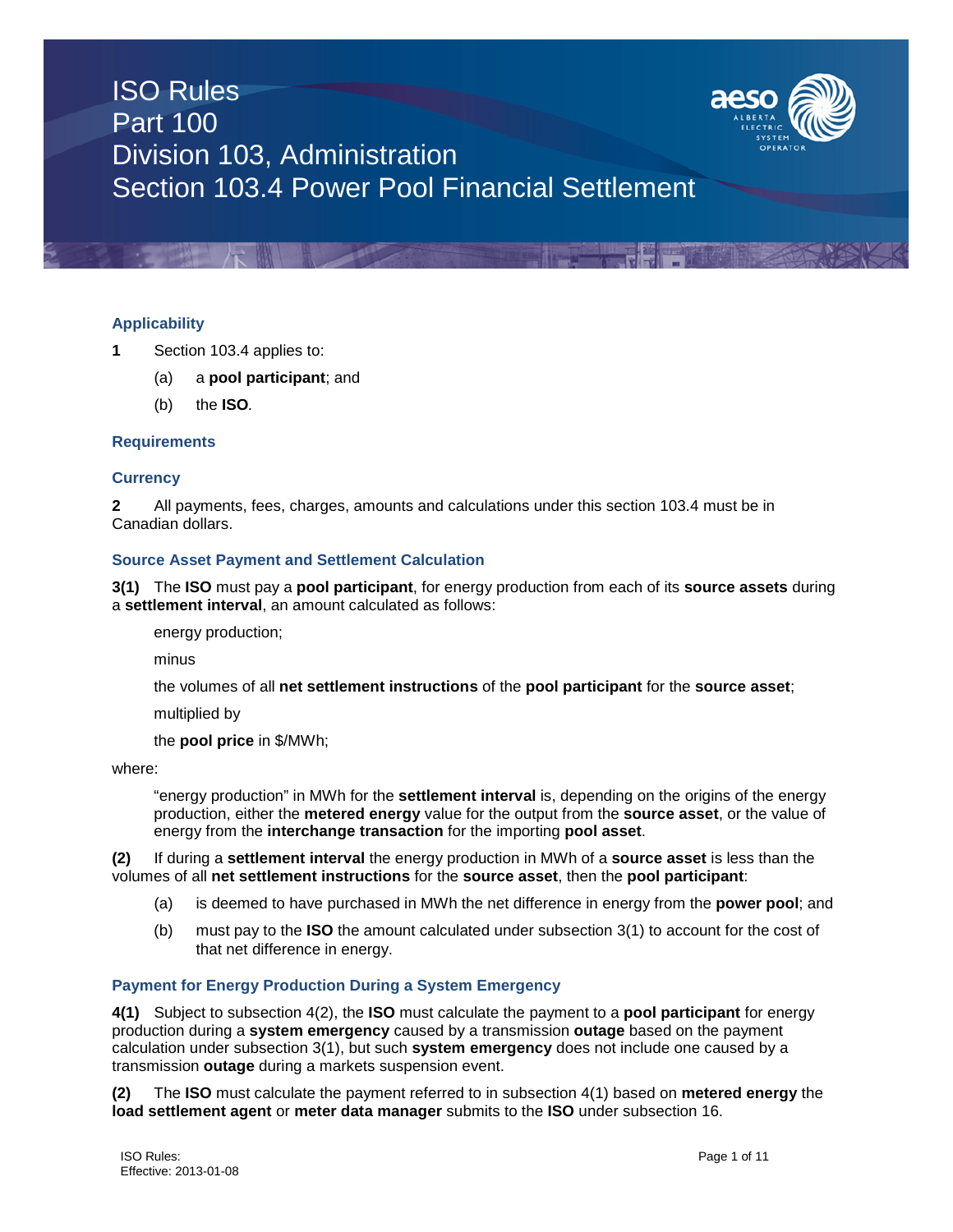

# **Payment for Energy from a Long Lead Time Asset**

**5(1)** Subject to subsection 5(2), the **ISO** must calculate the payment to a **pool participant** for energy production related to **incremental generation costs** the **pool participant** incurs as a result of a **directive** for energy from a **long lead time asset**, excluding any such **directive** issued during a markets suspension event, based on **metered energy** submitted to the **ISO** under subsection 16*.*

**(2)** If any costs a **pool participant** incurs due to a **directive** for energy from a **long lead time asset** are not fully recovered under subsections 3 and 6*,* and those residual costs are referenced in and recoverable under the definition of **incremental generation costs**, then the **ISO** must pay an additional amount to the **pool participant** to cover those residual costs.

# **Payment to a Supplier on the Margin**

**6(1)** The **ISO** must pay an uplift payment to a **pool participant** with a **source asset** that has delivered energy pursuant to a **dispatch** during a **settlement interval** if during the **settlement interval**:

- (a) the **ISO** issues a **dispatch** for an **operating block** related to the **source asset**;
- (b) the **offer** price for the **operating block** is greater than the **pool price**; and
- (c) the energy production of the **source asset** is greater than the sum of the energy that is included in a **dispatch** for all **operating blocks** with an **offer** price below the **offer** price of the **operating block** referred to in subsections 6(1)(a) and (b*).*
- **(2)** The **ISO** must calculate any uplift payment made under subsection 6(1) as follows:
	- (a) If A minus B is less than or equal to C minus B, then the uplift payment equals:

A minus B;

multiplied by

D minus the **pool price**; or

(b) If A minus B is greater than C minus B, then the uplift payment equals:

C minus B;

multiplied by

D minus the **pool price**;

## where:

- "A" is the energy production in MWh of the **source asset** in the **settlement interval**;
- "B" is sum of the energy in MWh in the **settlement interval** included in the **dispatch** of all **operating blocks** of that **source asset** with **offer** prices less than the **offer** price of the **operating block** that is eligible for uplift payment for the same **source asset**;
- "C" is the energy production in MWh in the **settlement interval** included in the **dispatch** up to the **operating block** eligible for uplift payment for that **source asset**; and
- "D" is the **offer** price associated with the MW level of energy included in a **dispatch** in "C".
- **(3)** If more than one (1) **operating block** with an **offer** price greater than the **pool price** is included in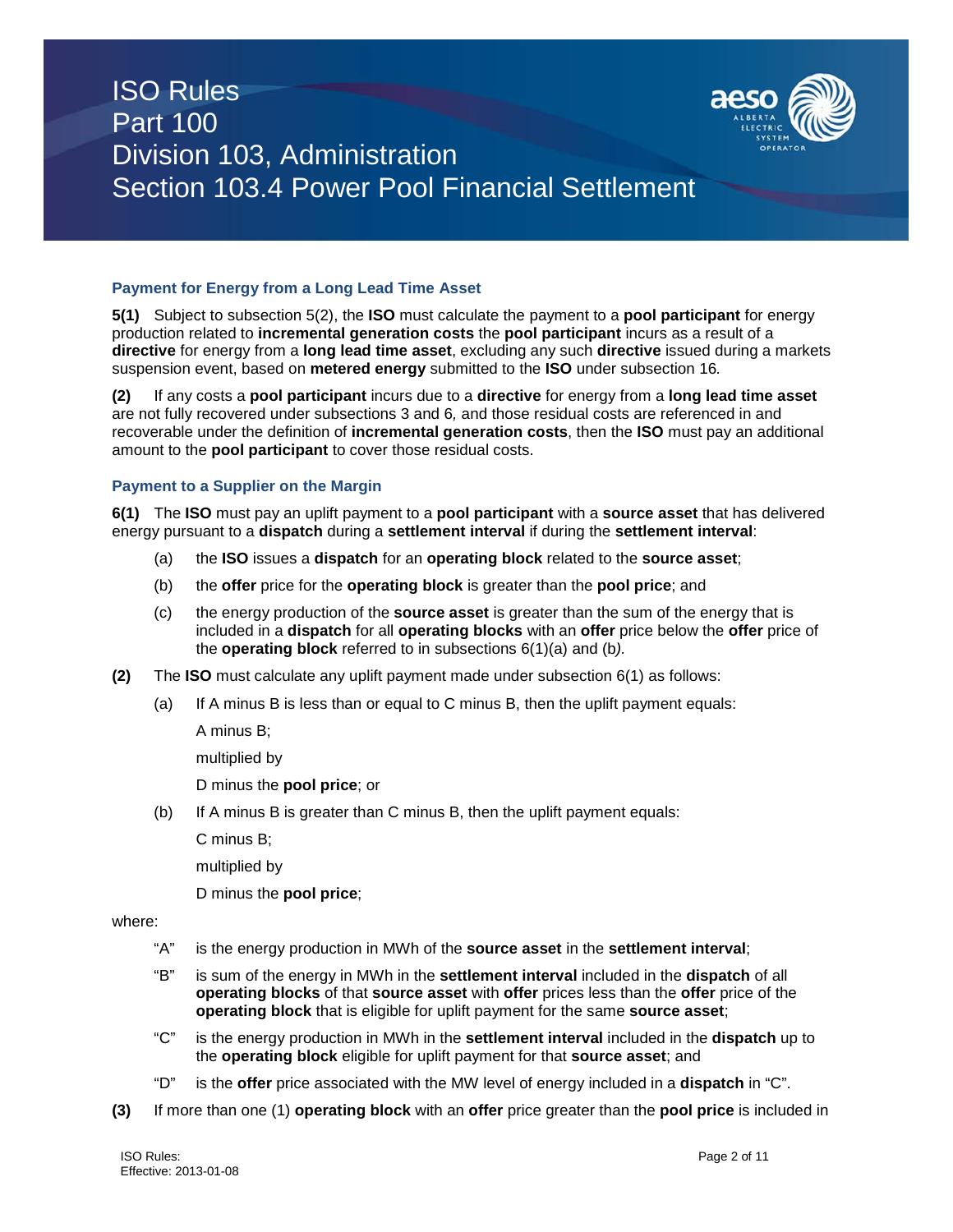

a **dispatch**, then the **ISO** must pay the **pool participant** the uplift payment calculated in accordance with subsection 6(2) for each of the **operating blocks**.

## **Payment for Dispatch Down Service**

**7(1)** The **ISO** must pay a **dispatch down service** payment to a **pool participant** with a **source asset** that has provided **dispatch down service** during a **settlement interval**, calculated as follows:

**dispatch down service** price;

multiplied by

**dispatch down service** quantity;

multiplied by

**dispatch down service** time;

divided by

sixty (60) minutes;

where:

**"dispatch down service** price" is the system marginal price plus the **offer** price for the **dispatch down service**, the sum of which must be greater than or equal to zero for the **settlement interval**;

**"dispatch down service** quantity" is the amount of energy in MW included in the **dispatch** to the **pool participant** for **dispatch down service** in the **settlement interval**; and

**"dispatch down service** time" is the number of minutes set out in the **dispatch** for the **source asset** for **dispatch down service** in the **settlement interval**.

## **Dispatch Down Service Charge**

**8** If the **ISO** makes any **dispatch down service** payments under subsection 7 for a **settlement interval**, then any **pool participant** with a **source asset** that has provided energy during the **settlement interval** must pay the **ISO** a charge, calculated as follows:

energy production;

multiplied by

the sum of all **dispatch down service** payments;

divided by

the sum of all energy production;

where:

"**dispatch down service** payments" are the payments calculated and paid under subsection 7; and

**"**energy production**"** is denoted in MWh for a **settlement interval** and is the **metered energy** value for the output from the **source asset**.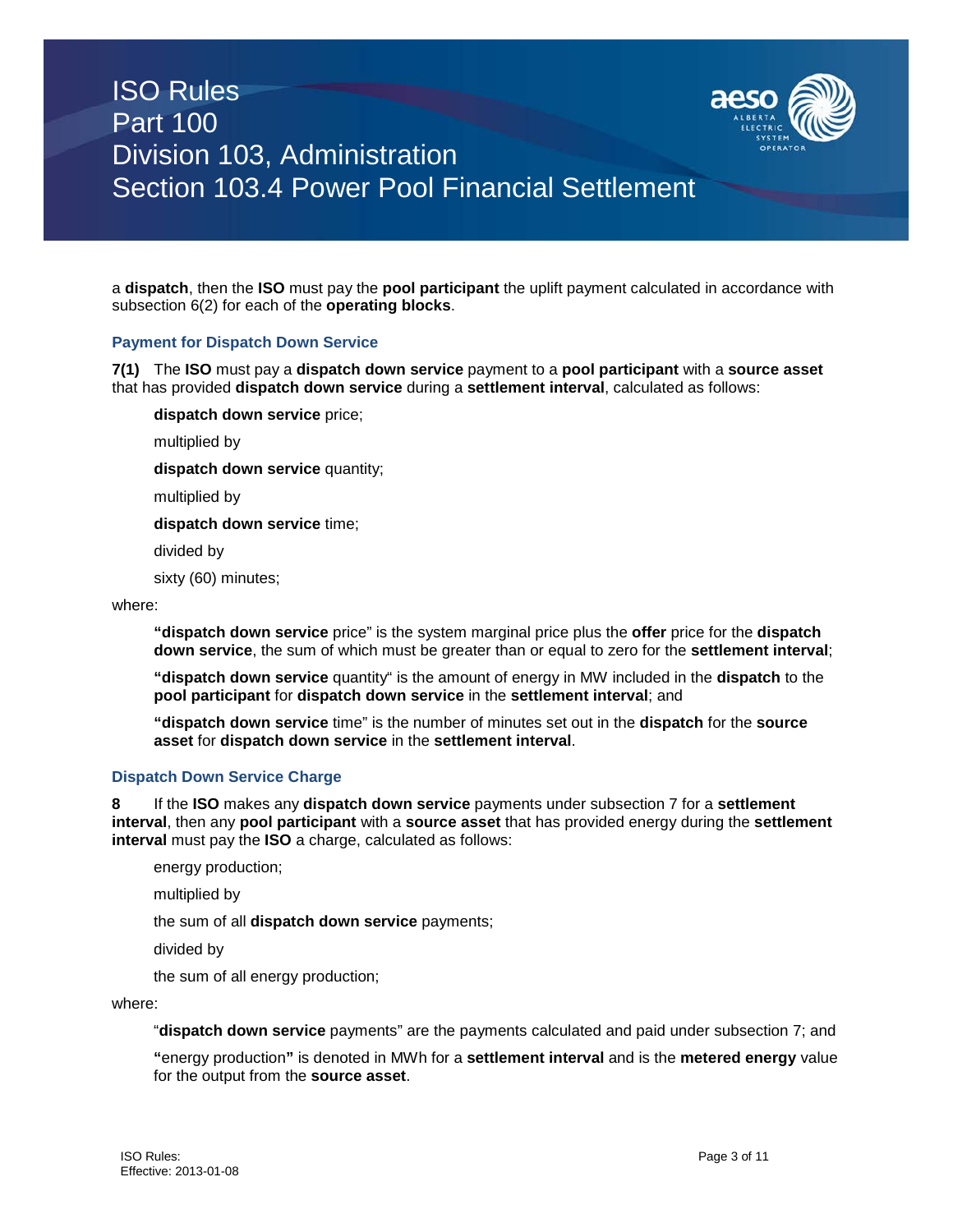

#### **Sink Asset Calculation and Payment**

**9(1)** A **pool participant** with one or more **sink assets** must pay the **ISO** for the energy each **sink asset** consumes in a **settlement interval**, calculated as follows:

**sink asset** energy consumption;

minus

the volume of all **net settlement instructions** of the **pool participant** for the **sink asset**;

multiplied by

the **pool price**;

where:

"**sink asset** energy consumption" for the **settlement interval** is, depending on the origins of the energy consumption, either the **metered energy** value for the **pool asset** originating from **load**, or the value of energy from the **interchange transaction** for the exporting **pool asset**.

**(2)** If, for the **settlement interval**, the **sink asset** energy consumption is less than the volumes of all **net settlement instructions**, then:

- (a) the **pool participant** is deemed to have sold the MWh net difference in energy to the **power pool**; and
- (b) the **ISO** must pay the **pool participant** the amount calculated under subsection 9(1) to account for the cost of that net difference in energy.

#### **Charge for Cost of Energy from a Long Lead Time Asset**

**10** The **ISO** must include as a line item in any **power pool** statement any charge to a **pool participant**  under subsection 7 of section 103.6 of the **ISO** rules, *ISO Fees and Charges* for the **ISO** to recover any costs associated with a **directive** for energy from a **long lead time asset**.

#### **Allocation of Charges for Payments to a Supplier on the Margin**

**11** If, for any **settlement interval**, the **ISO** has paid a **pool participant** an uplift payment in accordance with subsection 6, then any **pool participant** with energy consumption in the same **settlement interval** must pay the **ISO** a charge the **ISO** calculates as follows:

the sum in dollars of all uplift payments;

multiplied by

the energy consumption of the **pool participant**;

divided by

the sum of energy consumption of all **pool participants**.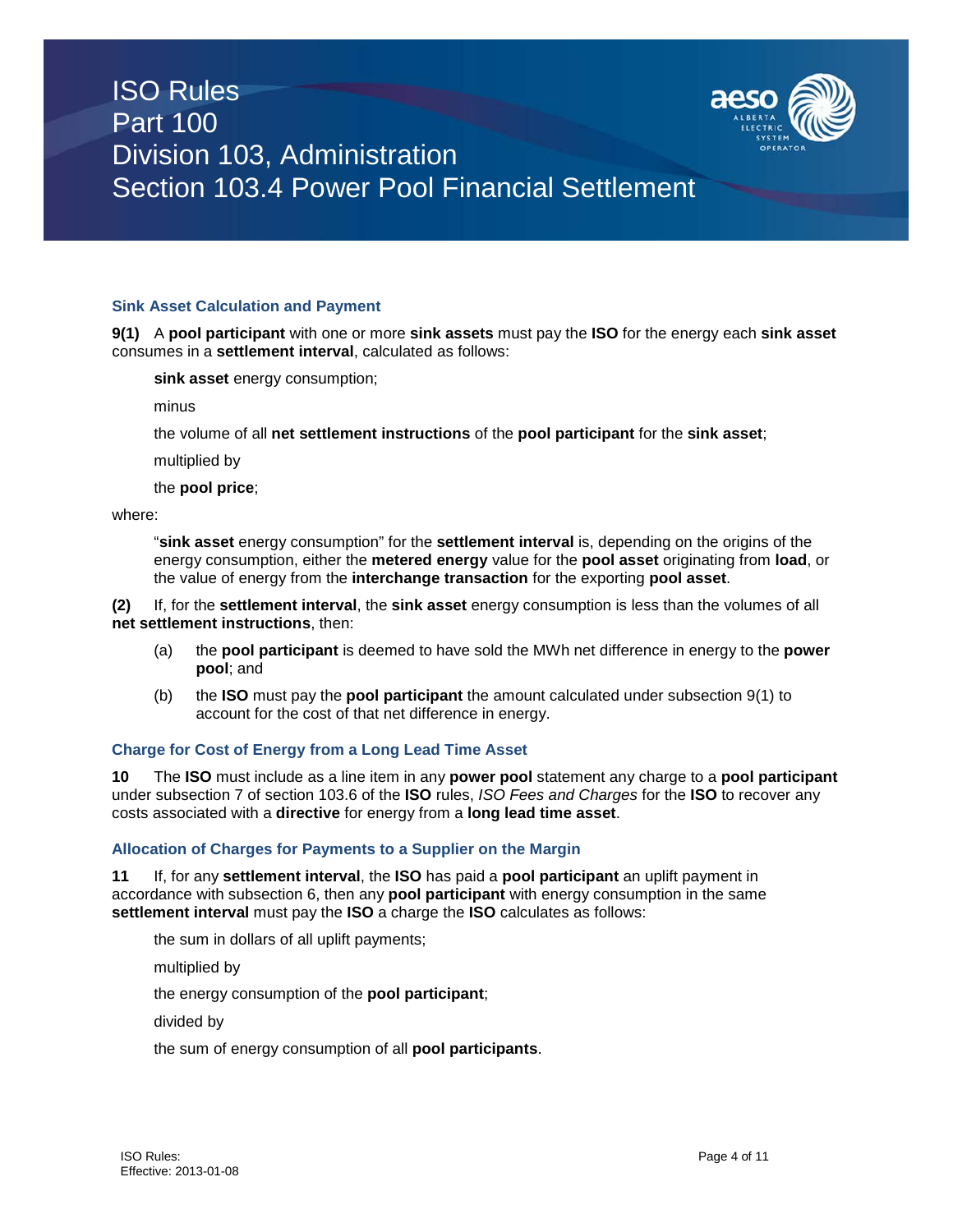

# **Post Final Adjustments for Load Settlement**

**12(1)** The **ISO** must calculate and include in a preliminary **power pool** statement for a **settlement period** any post final adjustments required in accordance with **Commission** *Rule 021, Settlement System Code Rules*.

**(2)** Subject to subsection 12(5), the **ISO** must include in a preliminary **power pool** statement for a **settlement period** any post final adjustments a **load settlement agent** submits to the **ISO** as required under **Commission** *Rule 021*, *Settlement System Code Rules.*

**(3)** If the **ISO** cannot complete all post final adjustments in time for inclusion in a preliminary **power pool** statement for a **settlement period**, then the **ISO** must include the post final adjustments on the preliminary **power pool** statement for the next **settlement period**.

**(4)** The **ISO** must accept the post final adjustment data a **load settlement agent** submits, and apply the relevant historical **pool price** to that data in order to arrive at the applicable financial adjustments for the RSA, RAM and TAA, all as defined in **Commission** *Rule 021, Settlement System Code Rules*.

**(5)** Commencing July 1, 2011, the **ISO** must include post final adjustments in the final **power pool**  statement for a **settlement period**, but if the **ISO** does not receive all information from a **load settlement agent** within the time periods set out in the post final adjustment schedule posted on the AESO website, then the **ISO** must include any remaining post final adjustments for that **settlement period** in the final **power pool** statement for the next **settlement period**.

## **Other Post Final Adjustments**

**13(1)** Subject to subsection 13(2) the **ISO** must make post final adjustments for any energy production or energy consumption calculations for a **settlement period** if there are adjustments to metering data required after the **month** of determination on a final basis as referenced in subsections 17(2)(d) and (e).

**(2)** Any post final adjustments for any energy production or energy consumption which may apply prior to January 1, 2001 are prohibited, and there is no right of dispute for any transaction or settlement that occurred prior to that date.

## **Energy Market Trading Charge**

**14** The **ISO** must include as a line item in any **power pool** statement to a **pool participant** the energy market trading charge for the **pool participant**, calculated under subsection 6 of section 103.6 of the **ISO rules**, *ISO Fees and Charges*.

## **ISO Reporting of Import and Export Transactions**

**15** For purposes of facilitating financial settlement, the **ISO** must calculate and include import and export **interchange transactions** based on the **interchange schedules**, after taking into account any curtailments required to manage constraints on any applicable transfer paths.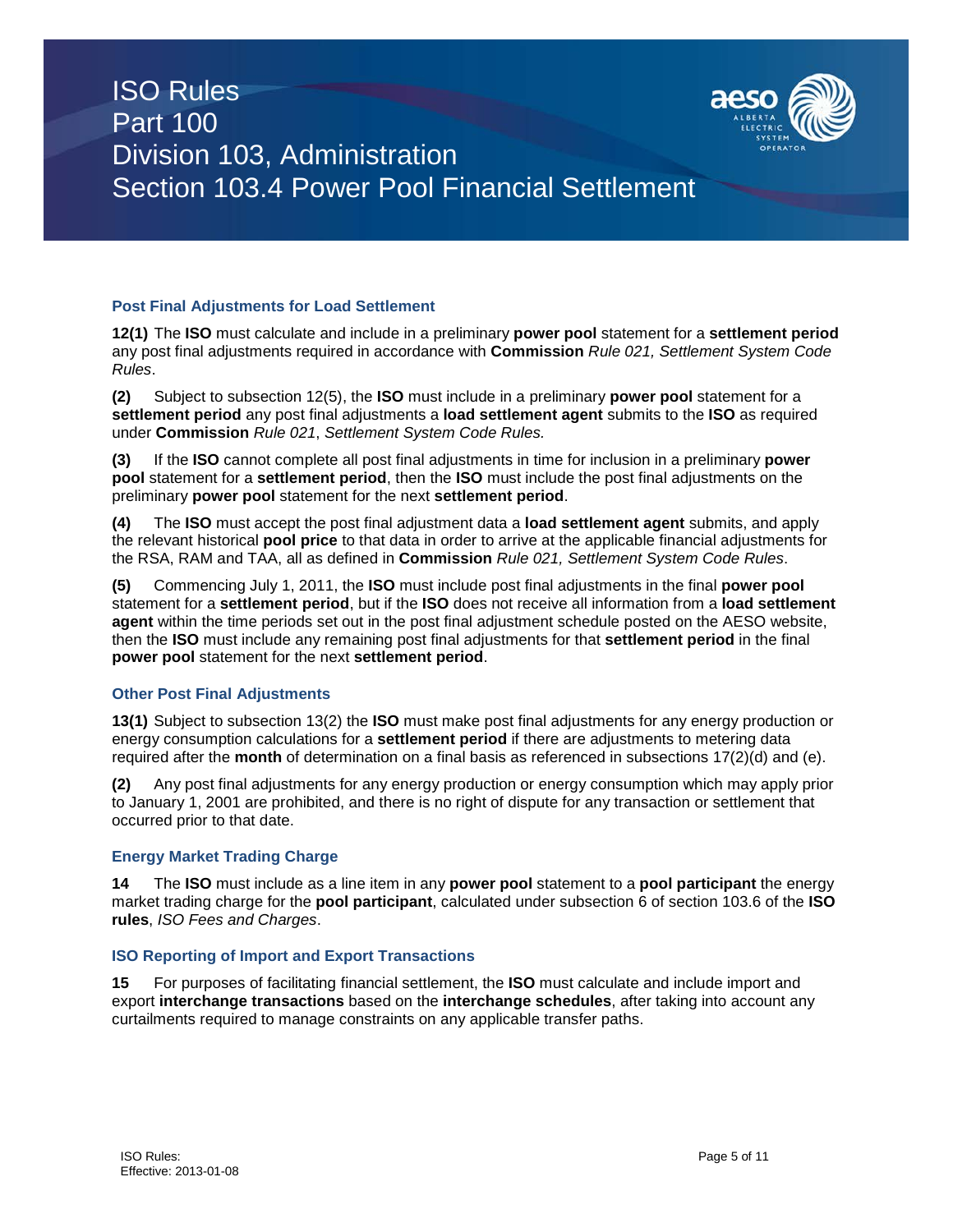

# **Metering Data Submission Requirements**

**16(1)** For the purposes of facilitating **power pool** financial settlement, **load settlement agents** and **meter data managers** must provide metering data to the **ISO** in the format designated in section 9.6.2.4.1 of **Commission** *Rule 021, Settlement System Code Rules.*

**(2)** The **metered energy** submitted to the **ISO** for **system emergency** energy production under subsection 2 must be in the format designated in subsection 9.6.2.4.1 of **Commission** *Rule 021*, *Settlement System Code Rules*.

#### **Preliminary Power Pool Statement**

**17(1)** No later than the close of business on the fifth (5<sup>th</sup>) **business day** after the last day of each **settlement period**, the **ISO** must issue on the AESO website a preliminary **power pool** statement to each **pool participant** containing the amount of energy a **pool participant** purchases and supplies and the payment calculation for that energy determined on:

- (a) an initial basis for that **settlement period**;
- (b) an interim basis for the two (2) **months** prior to that **settlement period**; and
- (c) a final basis for the four (4) **months** prior to that **settlement period**.
- **(2)** The preliminary **power pool** statement must include the following line items:
	- (a) the amount of energy purchased from the **pool participant** and supplied by the **pool participant** determined on an initial basis in that **settlement period**;
	- (b) up to and including June 30, 2011, the amount of energy purchased from the **pool participant** and supplied by the **pool participant** determined on an interim basis in the third (3rd) **month** following the initial **settlement period**;
	- (c) on and after July 1, 2011, the amount of energy purchased from the **pool participant** and supplied by the **pool participant** determined on an interim basis in the second (2<sup>nd</sup>) month following the initial **settlement period**;
	- (d) up to and including June 30, 2011, the amount of energy purchased from the **pool participant** and supplied by the **pool participant** determined on a final basis in the seventh (7<sup>th</sup>) **month** following the initial **settlement period**;
	- (e) on and after July 1, 2011, the amount of energy purchased from the **pool participant** and supplied by the **pool participant** determined on a final basis in the fourth  $(4^{th})$  month following the initial **settlement period**;
	- (f) the energy market trading charge amount allocable to the **pool participant** as calculated in accordance with subsection 6 of section 103.6 of the **ISO rules**, *ISO Fees and Charges*;
	- (g) any payment default charge amount allocable to the **pool participant** as calculated in accordance with subsection 8 of section 103.6 of the **ISO rules**, *ISO Fees and Charges*, including details regarding the calculation of the payment default charge as allocated to that **pool participant**, or any refund of that default charge amount;
	- (h) any other **ISO fees** and charges under section 103.6 of the **ISO rules**, *ISO Fees and*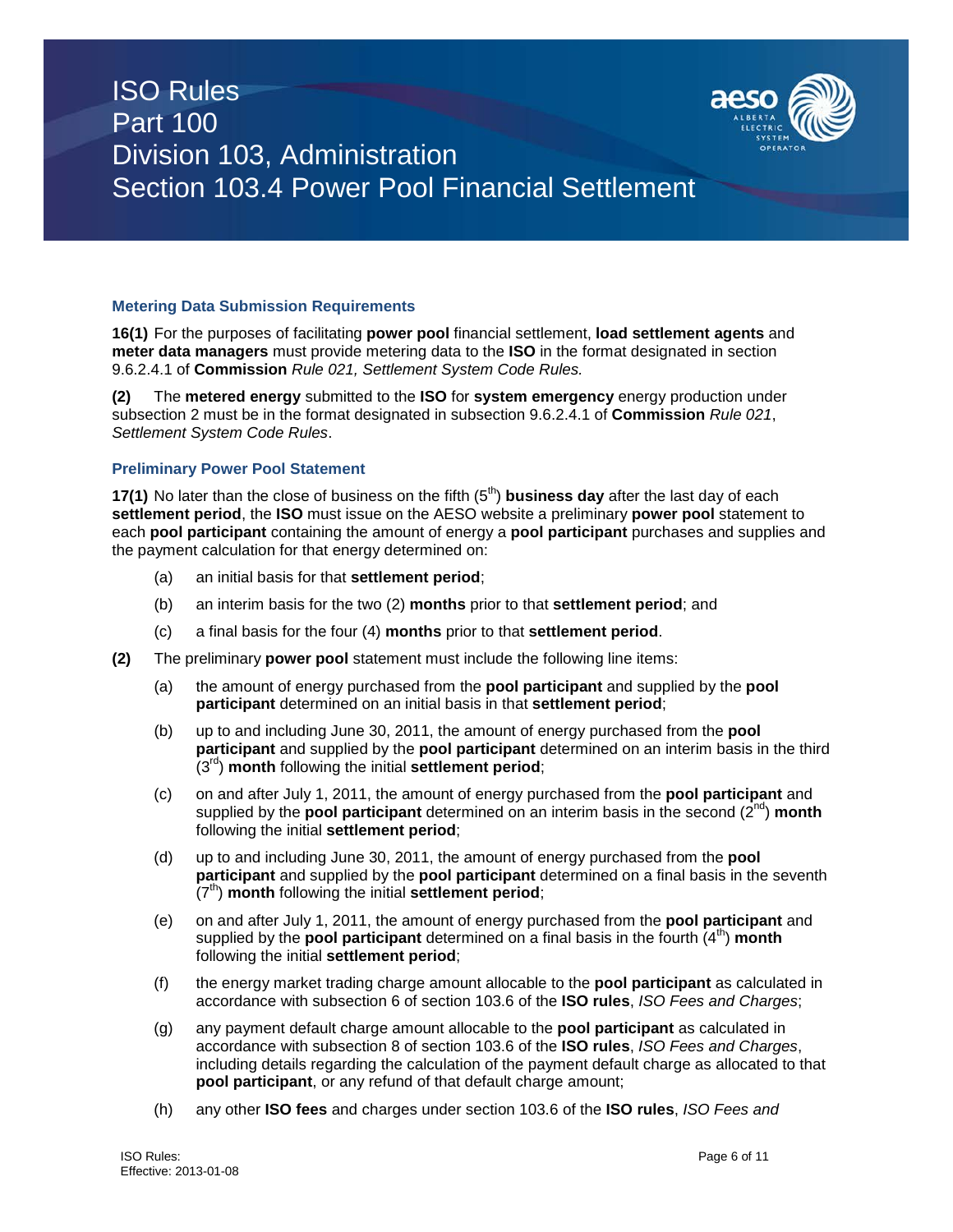

*Charges,* including the **pool participant** fee, digital certificate charges, and records and data provision charges;

- (i) any interest, late payment or other costs or charges under section 103.7 of the **ISO rules**, *Financial Default and Remedies*;
- (j) the net amount either owing to or by the **pool participant**; and
- (k) such other information as the **ISO** considers appropriate.

**(3)** If a **pool participant** has both an energy charge and an energy payment in a **settlement period**, then the preliminary **power pool** statement must contain line items for the amount of energy purchased, the amount of energy supplied and the net amount owing or owed for all transactions with the **power pool**.

**(4)** Subject to the provisions of section 103.1 of the **ISO rules**, *Confidentiality*, and upon reasonable written request, the **ISO** must provide to a **pool participant** any supporting records used in determining the line items and net amounts contained in a preliminary or final **power pool** statement.

**(5)** If the AESO website is not available on the fifth  $(5<sup>th</sup>)$  **business day** referred to in subsection 17(1), then the **ISO** must use reasonable efforts to issue to **pool participants** the preliminary **power pool**  statement using fax or other alternative and reasonable delivery means available to the **ISO**.

**(6)** Each **pool participant** is responsible for retrieving its preliminary **power pool** statement from the AESO website once the **ISO** issues the statement.

**(7)** If a **pool participant** notifies the **ISO** that, after having used all reasonable efforts, the **pool participant** failed to retrieve its preliminary **power pool** statement from the AESO website, then the **ISO** must use an alternative and reasonable delivery means, and the **pool participant** is deemed to have received the preliminary **power pool** statement on the **business day** the preliminary **pool statement** is delivered to the **pool participant** by that means.

## **Final Pool Statement**

**18(1)** No later than the close of business on the fifteenth (15<sup>th</sup>) **business day** after the end of each **settlement period**, the **ISO** must issue on the AESO website a final **power pool** statement to each **pool participant** containing the line items, calculations and amounts set out in the preliminary **power pool** statement and determined on:

- (a) an initial basis for that **settlement period**;
- (b) an interim basis for the two (2) **months** prior to that **settlement period**; and
- (c) a final basis for the four (4) **months** prior to that **settlement period**.

**(2)** The final **power pool** statement may also contain any updated items and information not previously appearing on the preliminary **power pool** statement.

**(3)** If the AESO website is not available on the fifteenth (15th) **business day** referred to in subsection 18(1), then the **ISO** must use reasonable efforts to issue to **pool participants** the final **power pool**  statement using fax or other alternative and reasonable delivery means available to the **ISO**.

**(4)** Each **pool participant** is responsible for retrieving its final **power pool** statement from the AESO website once the **ISO** issues the statement.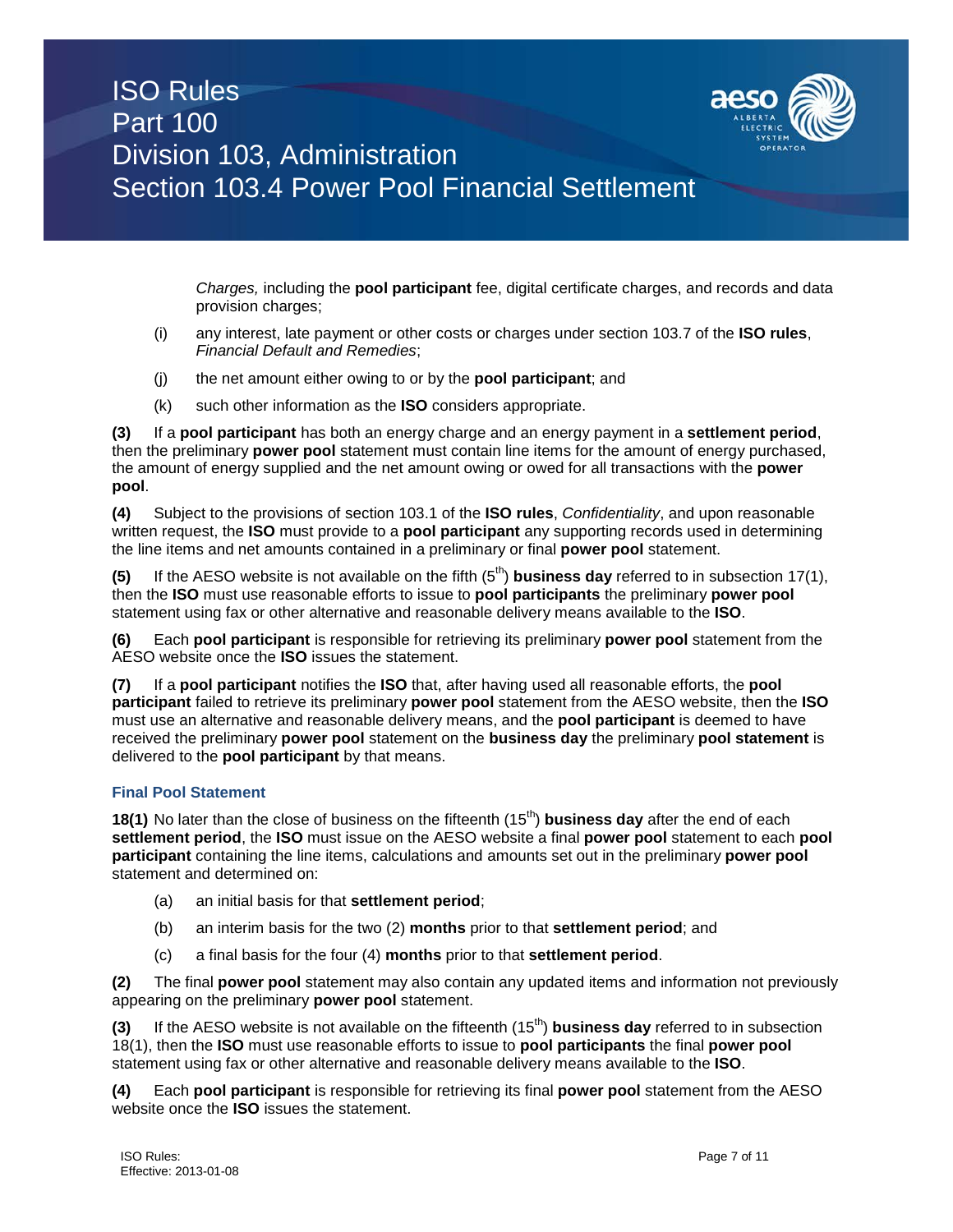

**(5)** If a **pool participant** notifies the **ISO** that, after having used all reasonable efforts, the **pool participant** failed to retrieve its final **power pool** statement from the AESO website, then the **ISO** must use an alternative and reasonable delivery means, and the **pool participant** is deemed to have received the final **power pool** statement on the **business day** the final **power pool** statement is delivered to the **pool participant** by that means.

# **Pool Settlement Date and Payment Obligations**

**19(1)** The settlement date for a **settlement period** is the twentieth (20<sup>th</sup>) **business day** following the last day of that **settlement period**.

**(2)** Each January, the **ISO** must publish on the AESO website the calendar dates which are settlement dates for the current and next calendar year, being the dates for the financial settlement for the final **power pool** statements and the **ISO tariff**.

**(3)** Subject to subsection 20, no later than the specified settlement date for a **settlement period**, a **pool participant** must pay to the **ISO** the net dollar amount it owes.

**(4)** If the **ISO** owes a net dollar amount to the **pool participant**, as set out in the final **power pool**  statement for the **settlement period**, then the **ISO** must pay that amount by the settlement date.

**(5)** In accordance with subsection 7 of section 103.2 of the **ISO rules**, *Dispute Resolution*, the **pool participant** must make full payment of the net amount the **pool participant** owes as set out in the final **power pool** statement, whether or not any such amounts are under dispute.

## **Acceleration in Pool Settlement Dates Due to Payment Default**

**20(1)** If a **pool participant** has:

- (a) in its first calendar year of **pool participant** registration, defaulted in the payment for a **settlement period** one (1) time; or
- (b) after its first calendar year of **pool participant** registration, defaulted in the payment for any **settlement period** two (2) times over twelve (12) **settlement periods**;

then, for the next six (6) **settlement periods** following the date of the first (1<sup>st</sup>) default under subsection (a) or the second (2nd) default under subsection (b), the **ISO** may require that the **pool participant** must pay the **ISO** on the nineteenth (19th) **business day** following the end of the **settlement period**.

**(2)** If the **pool participant** does not commit any further default in payment during the six (6) **settlement periods** referred to in subsection 20(1) then**,** commencing on the next **settlement period** following the end of the six (6) **settlement periods**, the settlement date for the **pool participant** will revert to the twentieth (20<sup>th</sup>) **business day** following the end of a **settlement period**.

**(3)** If a **pool participant** is required to pay on the nineteenth (19<sup>th</sup>) **business day** in accordance with subsection 20(1) and there is one (1) more default in payment during the next six (6) **settlement periods**, then the **ISO** may require, for the twelve (12) settlement dates following the date of the further default, that the **pool participant** must pay the **ISO** on the eighteenth (18th) **business day** following the end of the **settlement period**.

**(4)** If the **pool participant** does not commit any further default in payment during the twelve (12) **settlement periods** referred to in subsection 20(3) then, commencing on the next **settlement period** following the end of the twelve (12) **settlement periods**, the settlement date for the **pool participant** will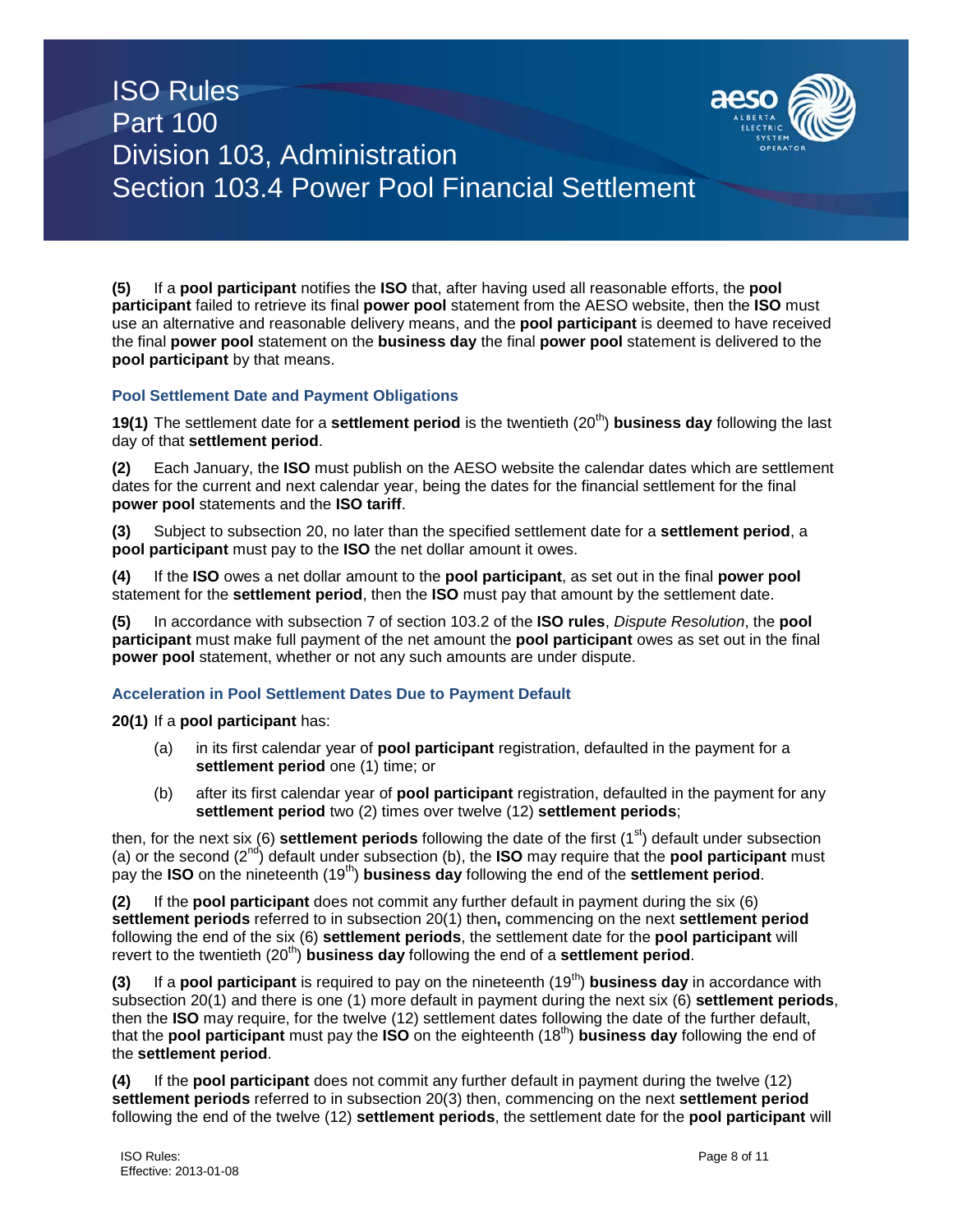

revert to the twentieth (20<sup>th</sup>) **business day** following the end of a **settlement period**.

**(5)** The discretion of the **ISO** to implement the accelerated payment obligations under this subsection 20 is in addition to any other rights and remedies of the **ISO** in accordance with section 103.7 of the **ISO rules**, *Financial Default and Remedies,* with regard to any payment default by the **pool participant**.

#### **Interest and Other Late Payment Costs and Charges**

**21** If a **pool participant** fails to pay on or before a settlement date any outstanding **financial obligation** dollar amount owing to the **ISO** by the **pool participant** as set out in any of the **pool participant's** final **power pool** statements, then that **pool participant** must pay interest, a late payment charge, and any other costs and charges in accordance with the provisions of section 103.7 of the **ISO rules**, *Financial Default and Remedies.*

#### **Method of Payment**

**22** A **pool participant** must pay any net dollar amount the **pool participant** owes, as set out in its final **power pool** statement, to the **ISO** by wire transfer to the bank account the **ISO** specifies.

#### **Prepayment Procedures**

**23(1)** A **pool participant** may prepay by wire transfer at any date during a **settlement period** other than a specified **settlement period** date.

**(2)** The **ISO** may apply any prepayment amount against any outstanding **financial obligations** of that **pool participant**.

#### **Informal Disputes**

**24** If a **pool participant** has a dispute with the **ISO** about the content of a final **power pool** statement of the **pool participant** prior to the **ISO** issuing that final **power pool** statement on a final basis in accordance with subsection 18(1)(c), then the **pool participant** and the **ISO** must make reasonable efforts to informally resolve the dispute in accordance with subsection 2 of section 103.2 of the **ISO rules**, *Dispute Resolution.*

#### **Formal Dispute Periods**

**25** Each January, the **ISO** must publish on the AESO website the formal dispute submission periods for each of the **settlement periods** of that calendar year.

#### **Power Pool Statement Formal Disputes After Final Pool Statement**

**26(1)** Subject to subsection 28, a **pool participant** may not formally dispute a final **power pool** statement for a **settlement period** until the **ISO** has issued the final **pool statement** on a final basis for that **settlement period** in accordance with subsection 18(1)(c).

**(2)** If a **pool participant** desires to proceed with a formal dispute, then the **pool participant** must submit a written dispute notice to the **ISO** in accordance with subsection 3 of section 103.2 of the **ISO rules**, *Dispute Resolution*, prior to the expiry of the formal dispute submission period for the **settlement period**.

**(3)** The **ISO** must not make adjustments to any amounts of any final **power pool** statement issued on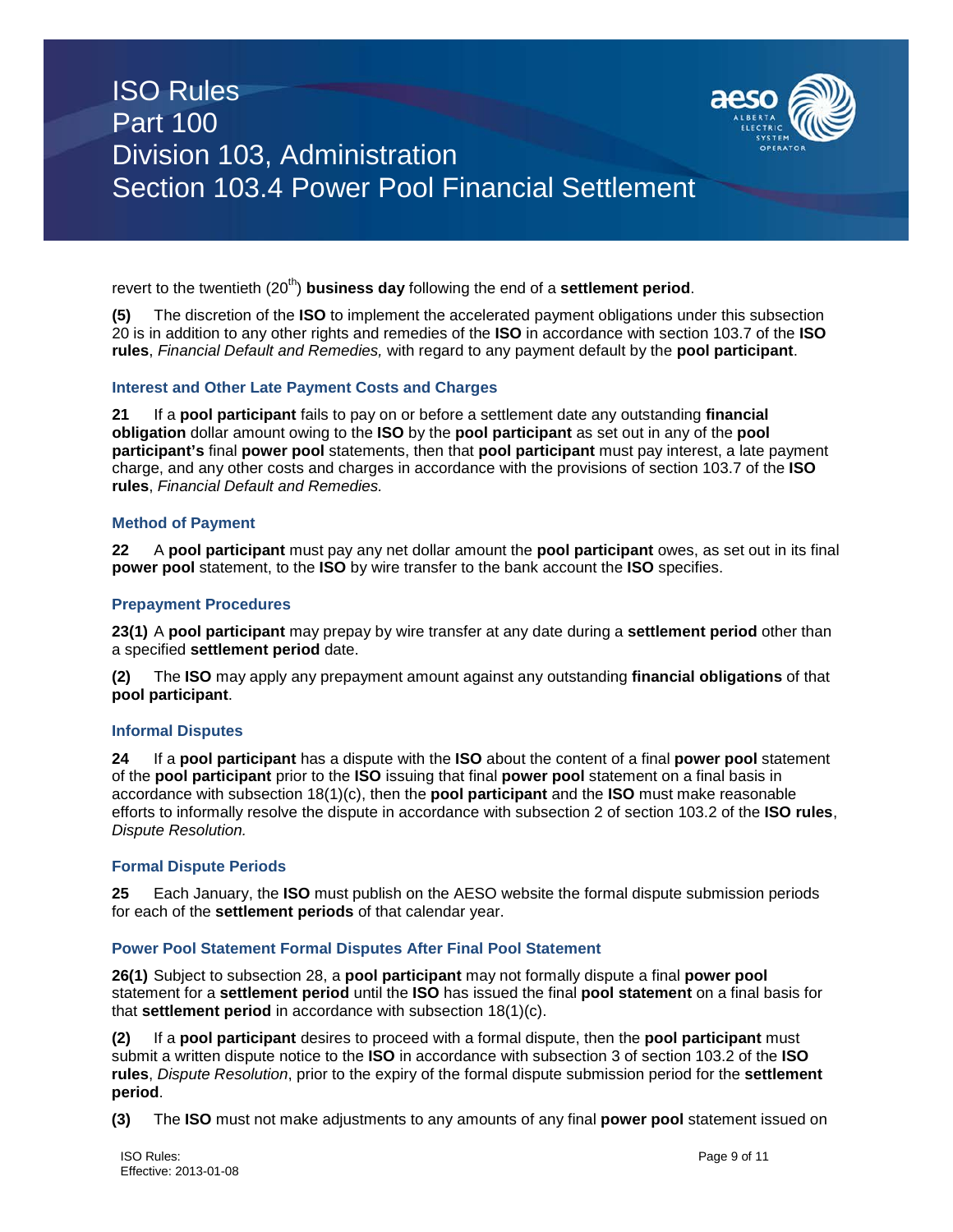

a final basis unless the adjustments result from a formal dispute resolution written agreement between the **ISO** and the **pool participant** or from a determination under subsection 5(3) of section 103.2 of the **ISO rules**, *Dispute Resolution.*

**(4)** If the terms of a formal dispute have been agreed to in principle between the **ISO** and the **pool participant**, then the **ISO** must deliver a written agreement to the **pool participant** detailing the dispute resolution terms, the subject **settlement period**, a summary of adjustments, and the requirement that the **pool participant** confirms and agrees to the formal dispute resolution by signing and returning the written agreement to the **ISO.**

**(5)** The **pool participant** must, no later than the close of business on the thirtieth (30<sup>th</sup>) **business day** from the receipt of the written agreement from the **ISO**, reply by signing and accepting the written agreement and once signed and accepted and redelivered to the **ISO**, the **pool participant** will not have further recourse under section 103.2 of the **ISO rules**, *Dispute Resolution* or any other legal or equitable remedy with respect to the formal dispute.

**(6)** If the **pool participant** fails to respond within the thirty (30) **business day** period, then the **pool participant** will be deemed to have accepted the written agreement and the **pool participant** will not have further recourse under section 103.2 of the **ISO rules**, *Dispute Resolution*, or any other legal or equitable remedy with respect to the formal dispute.

**(7)** If the **pool participant** rejects the written agreement by delivering a rejection notice to the **ISO** within the thirty (30) **business day** period, then the **pool participant** may seek to have the formal dispute resolved by a determination under subsection 5(3) of section 103.2 of the **ISO rules**, *Dispute Resolution*.

## **Power Pool Statement Adjustments for Resolved Disputes**

**27(1)** If an informal dispute is resolved under subsection 24, then the final **power pool** statement for that **settlement period** must include any resolved line item adjustments and the adjusted net amount payable by or to the **pool participant**.

**(2)** If a formal dispute is resolved under subsection 26, then next final **power pool** statement after the resolution must include any resolved line item adjustments and the adjusted net amount payable by or to the **pool participant**.

## **Settlement System Code Determination by ISO**

**28** If a **pool participant**, as a complainant under **Commission** *Rule 021, Settlement System Code Rules*, does not agree with a Determination referred to in subsection 5.3.4 of that rule*,* then the **pool participant** may give notice in writing to the **ISO** for an **ISO** determination and the provisions of section 103.2 of the **ISO rules**, *Dispute Resolution* will apply to that **ISO** determination.

## **ISO Recourse to Section 103.7** *Financial Default and Remedies*

**29** The failure of a **pool participant** to pay any dollar amount under this section 103.4 is deemed to be a **financial obligation** default event which will allow the **ISO** to have recourse to the rights and remedies of the **ISO** under section 103.7 of the **ISO rules**, *Financial Default and Remedies.*